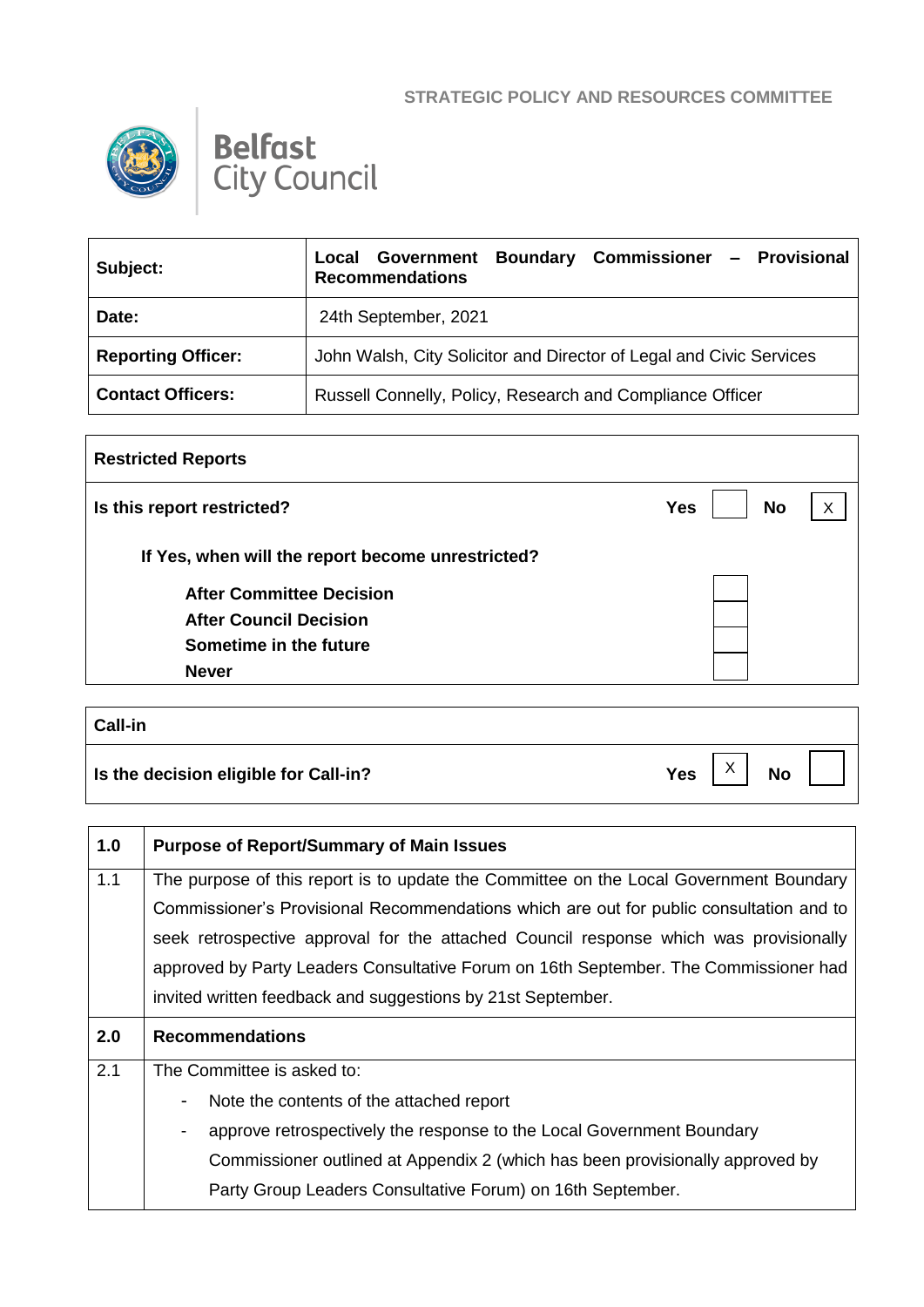|     | Officers make representations in line with this response on behalf of the Council at              |
|-----|---------------------------------------------------------------------------------------------------|
|     | the public hearings scheduled for late September / early October                                  |
| 3.0 | <b>Main Report</b>                                                                                |
| 3.1 | <b>Background</b>                                                                                 |
|     | On 27th July 2021 the Local Government Boundary Commissioner published the Provisional            |
|     | Recommendations for the Review of Local Government Boundaries in Northern Ireland.                |
|     | These Provisional Recommendations will now be the subject of public consultation. The             |
|     | closing date for written feedback and suggestions about these proposals is 21st September         |
|     | 2021.                                                                                             |
|     | The Commissioner's office has indicated that the process is about independently ensuring          |
|     | electoral equality and fairness across Northern Ireland, with the aim that all the wards within   |
|     | a district should, as far as possible, have a similar number of electors. The Statutory Rules     |
|     | governing the review are set out in the Local Government Act (Northern) Ireland Act 1972,         |
|     | as amended.                                                                                       |
|     | After the initial consultation period a series of 11 public hearings will be held in each council |
|     | area facilitated by Assistant Commissioners. The public hearings, which will be subject to        |
|     | public health guidance at that time, will be held in late September and early October. To         |
|     | maximise public participation in the hearings, and to mitigate against any public health          |
|     | restrictions that may be in place, these events will be in a hybrid format allowing for both in   |
|     | person and online participation.                                                                  |
|     | <b>Previous Local Government Boundary Review - 2008</b>                                           |
| 3.2 | The previous Local Government Boundary review took place in 2008. At that time the Final          |
|     | Recommendations of the Local Government Boundary Commissioner (Dick Mackenzie)                    |
|     | included the placement of the area containing Forestside shopping centre and the                  |
|     | Castlereagh Council Civic HQ building within the new Belfast district boundary.                   |
|     | However, the NI Executive made amendments to the Final Recommendations which resulted             |
|     | in Forestside and the adjacent Castlereagh Council Civic HQs remaining within the new             |
|     | Lisburn and Castlereagh council area.                                                             |
| 3.3 | Local Government Boundary Review (2021 - 2022)                                                    |
|     | <b>Provisional Recommendations - Belfast</b>                                                      |
|     | On 27 July the Local Government Boundary Commissioner published the Provisional                   |
|     | Recommendations for the Review of Local Government Boundaries in Northern Ireland.                |
|     | <b>District Boundary - Belfast</b>                                                                |
|     | The LG Boundary Commissioner recommends that the district boundary line should remain             |
|     | unchanged.                                                                                        |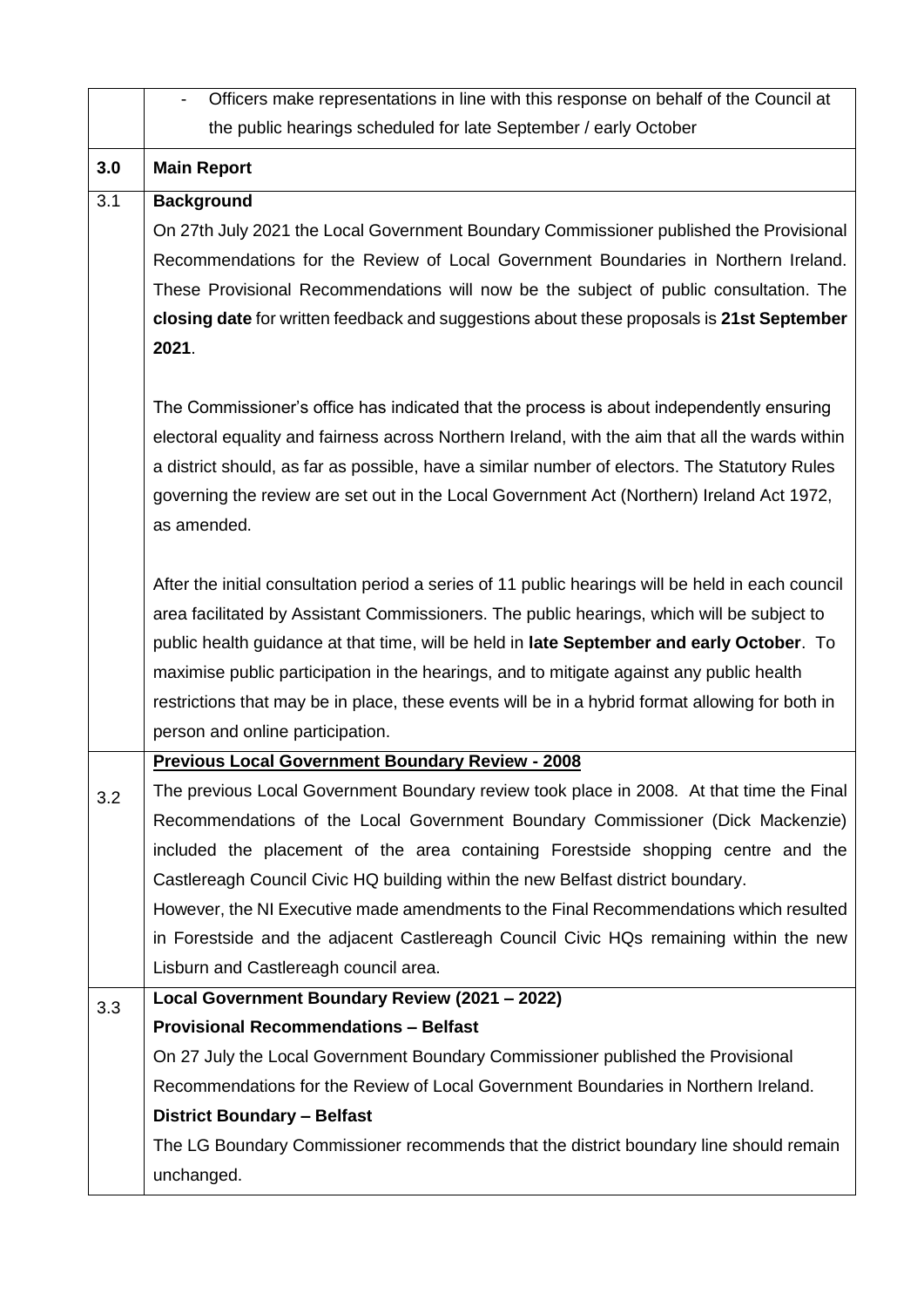|     | <b>Wards</b>                                                                                  |
|-----|-----------------------------------------------------------------------------------------------|
|     | The LG Boundary Commissioner recommends that Belfast district should remain comprised         |
|     | of 60 wards. The current electorate per ward (as at 4 January 2021) and proposed new          |
|     | electorate per ward are set out in the table at Appendix 1.                                   |
|     | There has been some alteration to ward boundaries to satisfy the legislative requirement for  |
|     | each ward within the district to have substantially the same number of electors. There is a   |
|     |                                                                                               |
|     | total of 230236 electors within the district which averages at 3837 electors per ward and the |
|     | recommended changes are designed to balance the electorate across the district.               |
|     | The ward boundary changes that have been proposed can be accessed by clicking:                |
|     | <b>Belfast Wards</b>                                                                          |
| 3.4 | <b>Belfast City Council Response</b>                                                          |
|     | (as provisionally approved by Party Group Leaders Consultative Forum on 16th                  |
|     | September).                                                                                   |
|     | <b>Wards</b>                                                                                  |
|     | In line with previous decisions in relation to the Review of Local Government Boundaries in   |
|     | Northern Ireland, responses to the Commissioners recommendations in relation to ward          |
|     | boundaries will be left to individual parties. Parties are encouraged to examine the table at |
|     | Appendix 1 and to review the map accessible at the link above.                                |
|     | <b>District Boundary</b>                                                                      |
|     | Whilst the 2021 review recommends that the district boundary remains unchanged, Members       |
|     | will note that in 2008 the Final Recommendations recommended that the area containing         |
|     | Forestside shopping centre and the Castlereagh Council Civic HQ building should reside        |
|     | within the new Belfast district boundary. However, the Council notes that the NI Executive    |
|     | did in fact amend the Final Recommendations of the Commissioner and included Forestside       |
|     | in the new LCCC district boundary.                                                            |
|     |                                                                                               |
|     | Given the LG Boundary Commissioner's previous conclusions in respect of the Belfast district  |
|     | boundary, Members are asked to retrospectively approve the Belfast City Council response      |
|     | (attached at Appendix 2) asking the LG Boundary Commissioner to reassess the 2008 Final       |
|     | Recommendations with a view to placing the area containing Forestside within the Belfast      |
|     | district boundary as originally proposed in 2008.                                             |
|     | The Council would argue that the principles upon which the 2008 recommendations were          |
|     | made and those features which the Commissioner determined to constitute 'readily              |
|     | identifiable boundaries' in respect of this area (namely the A55 Outer Ring Road and the      |
|     | upland topography in this area) have not changed.                                             |
|     |                                                                                               |